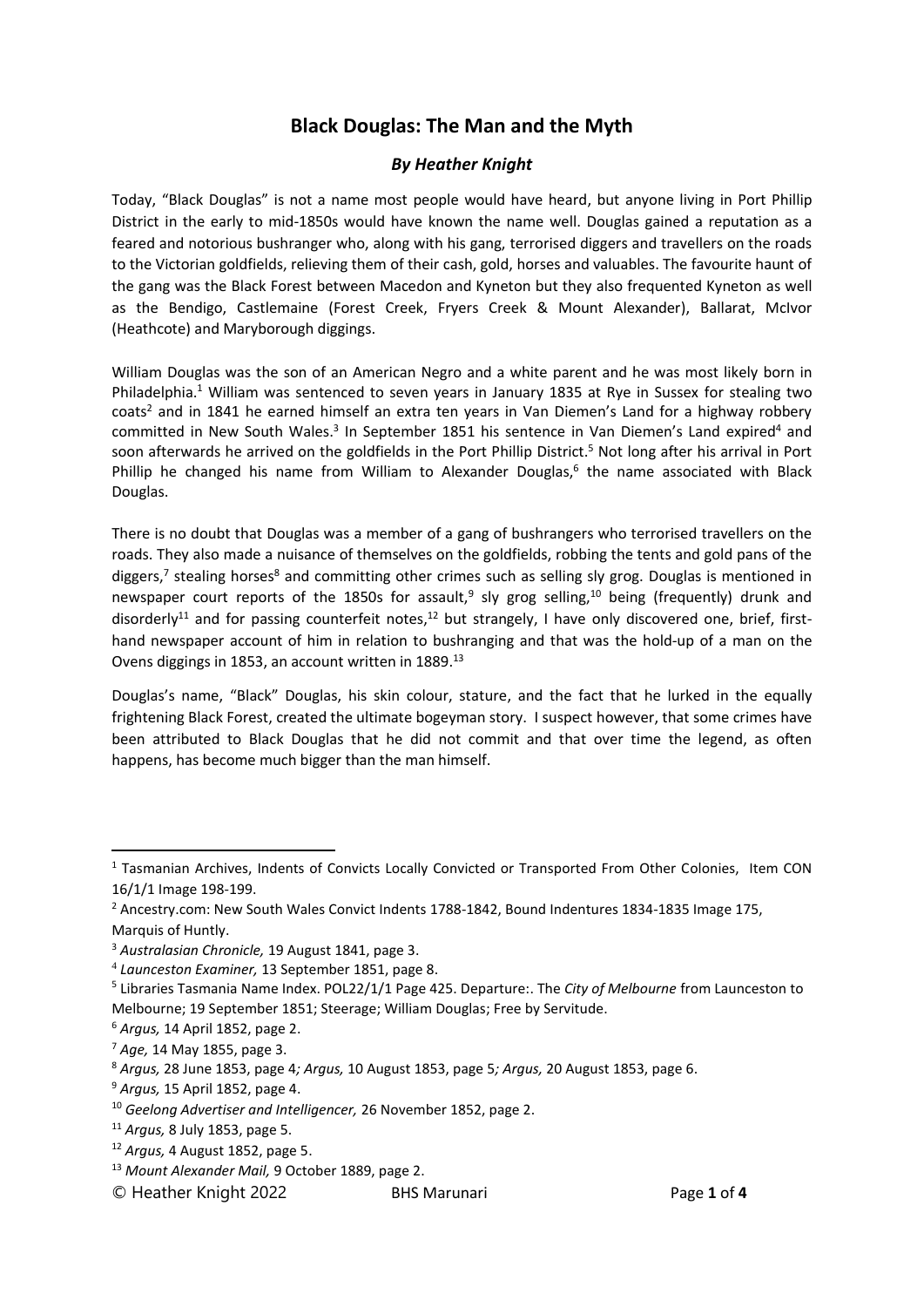### **MYTH ONE – William Douglas was 6 Foot 3 or 4 Inches Tall**

Black Douglas was said to have been a powerfully built man of 13 stone<sup>14</sup> and six foot 3 or 4 inches tall:<sup>15</sup> a man of "gigantic proportions".<sup>16</sup> While he was often described as a big, powerful man, Douglas's actual height was 5ft 9  $\frac{1}{2}$  inches,<sup>17</sup> and while 5ft 9  $\frac{1}{2}$  was tall for his time, it is six inches shorter than 6 foot 3 or 4 inches.

#### **MYTH TWO – Black Douglas Robbed and Tied Sixteen Victims to a Log**

One story claims that Douglas and his gang robbed their victims, stripped them naked and tied them to trees with their boots full of bull-ants.<sup>18</sup> Another story is that he robbed sixteen people and chained them to a log;<sup>19</sup> this is possibly another version of the bull-ant story. I have found no evidence for either of these claims, however there may be an explanation for the basis of the story.

After the discovery of gold in July 1851, crime and theft was rife and there were several gangs of bushrangers on the roads and goldfields who were working the same areas. There are numerous newspaper reports of the victims of bushrangers being tied to trees,<sup>20</sup> indeed, Douglas himself was tied to a tree after being captured by the police in  $1852<sup>21</sup>$  but not one of the reports that I have found mentions Douglas by name or a black man.

There are two possible sources for the basis of this story: in May 1855, while Douglas was on the goldfields at Alma near Maryborough, there were a series of hold-ups on the Bendigo Road. One newspaper reported the hold-up of seventeen people over several hours.<sup>22</sup> There is also an account of a bushranger, thought to be Gipsy Smith,<sup>23</sup> an escaped convict from Van Diemen's Land and the leader of a "formidable gang of bushrangers" who robbed sixteen men (separately) in a week and tied them up to trees during October  $1856^{24}$  – at a time when Douglas was in gaol.<sup>25</sup>

## **MYTH THREE – Black Douglas Murdered a Woman**

Author James Flett described Black Douglas as being in a "gang of cut-throats" and gives Douglas the credit for shooting a woman in the face for not giving up her purse.<sup>26</sup> Douglas almost certainly had

<sup>14</sup> *Bell's Life in Sydney and Sporting Reviewer,* 26 October 1850, page 2.

<sup>15</sup> *Bendigo Advertiser,* 17 May 1892, page 3.

<sup>16</sup> *Sydney Morning Herald,* 10 May 1852, page 2.

<sup>&</sup>lt;sup>17</sup> Tasmanian Archives, Conduct Registers of Male Convicts arriving under the Assignment System on Non-Convict ships and on strength in Nov 1844, CON35/1/1 Image 187; William Douglas. Height as 5ft 9 ½ inches. PROV, VPRS 515/P0000 Central Register for Male Prisoners (1886-1887), Image 241, Charles Douglas, height 5ft 9½ inches; PROV, VPRS 515/P0000 Central Register for Male Prisoners (1854-1856), Image 361, Alexander Douglas alias Black Douglas, height 5ft 9 ¼ inches; PROV, VPRS 515/P0000 Central Register for Male Prisoners (1890-1891), Image 323, Charles Russell, height 5ft 8 ½ inches.

<sup>18</sup> <https://twistedhistory.net.au/2016/07/27/victims-tied-naked-to-a-tree-with-their-boots-full-of-bull-ants/> <sup>19</sup> [https://simple.wikipedia.org/wiki/Charles\\_Russell](https://simple.wikipedia.org/wiki/Charles_Russell)

<sup>20</sup> *Geelong Advertiser and Intelligencer,* 10 July 1852, page 2; *Argus,* 26 January 1853, page 4; *Argus,* 14 June 1855, page 5.

<sup>21</sup> *Argus,* 22 April 1852, page 4.

<sup>22</sup> *Argus,* 9 May 1855, page 5.

<sup>23</sup> Real name William Turner, *Argus,* 20 October 1856, page 7.

<sup>24</sup> *Argus,* 22 October 1856, page 5.

<sup>&</sup>lt;sup>25</sup> PROV, VPRS 515/P0000 Central Register for Male Prisoners (1854-1856), Image 361, Alexander Douglas alias Black Douglas.

<sup>&</sup>lt;sup>26</sup> James Flett, *Dunolly, Story of an Old Gold Diggings,* Hawthorn Press 2<sup>nd</sup> edition 1874, page 115.

<sup>©</sup> Heather Knight 2022 BHS Marunari Page **2** of **4**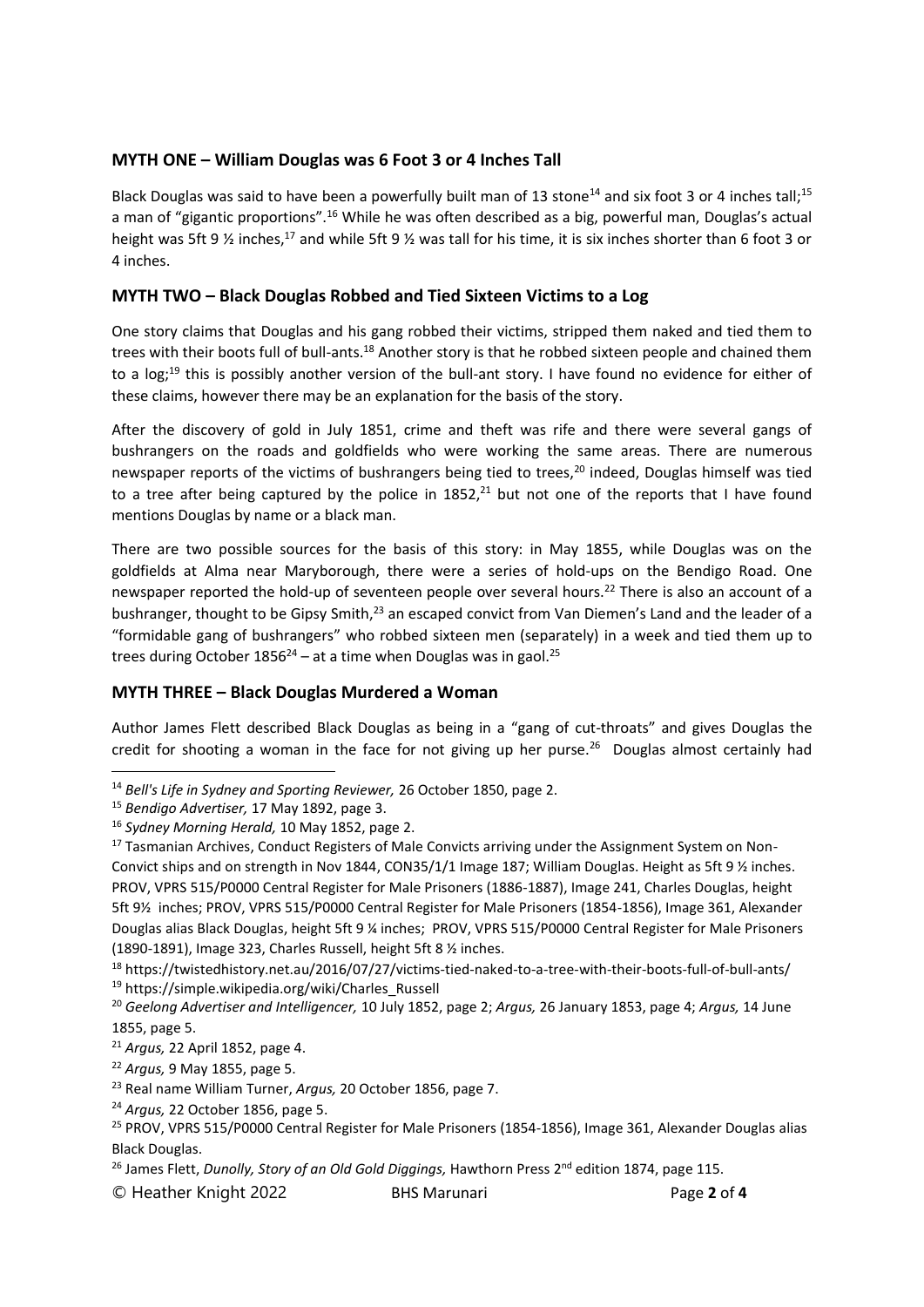nothing to do with this event. On the 29<sup>th</sup> April 1855, during a spate of robberies along the road from Avoca to New Bendigo, a gang of five men held-up of a party of four men and a woman. The woman was shot in the chest, not in the face and later died of her injuries. The government posted a reward of £125 and gave a detailed description of the five men involved<sup>27</sup> none of whom were black or named as Black Douglas. The murder of the woman and the robberies made the miners at Maryborough understandably nervous and they took it upon themselves to capture Black Douglas and his mates on the 6<sup>th</sup>of May 1855<sup>28</sup> and he was subsequently gaoled for two years for vagrancy.<sup>29</sup> There is no evidence that he shot or killed the woman.

James Flett claimed that Douglas was sentenced to fourteen years for the shooting of the woman.<sup>30</sup> Douglas's convict record and gaol records are well documented and he did not serve any sentence longer than two years in Victoria, and that was for vagrancy. $31$ 

## **MYTH FOUR – Black Douglas Robbed the Gold Escort Near McIvor**

Black Douglas was credited with robbing the private gold escort near McIvor (Heathcote), in July 1853.<sup>32</sup> The private gold escort was ambushed at Mia Mia between McIvor and Kyneton on 20<sup>th</sup> July 1853. Four men in the convoy, three troopers and the driver, were shot and seriously wounded. 2,323 ounces of gold and £702 10s in money were stolen. The value of the stolen property was calculated at approximately £6,360 and it was a sensational story at the time.<sup>33</sup> Shortly after the robbery, an enormous reward of £500 was offered, as well as a pardon and free passage to any person involved in the robbery who gave information leading to the conviction of the robbers.<sup>34</sup> Numerous men were rounded up, although most were later released. Not surprisingly, in the heat of the battle there was confusion as to how many men attacked the escort. Robert Warner, the superintendent of the escort, had the impression that there may have been more than six men involved, possibly as many as fourteen.<sup>35</sup> Trooper John Morton, who was shot in the shoulder, believed there may have been eight or ten men.<sup>36</sup>

One of the men involved in the escort robbery, John Francis, turned Queen's evidence against his accomplices, including his brother George. John Francis gave evidence that only five other men were involved in the robbery: George Francis, George Wilson, George Melville, William Atkins and Joseph Grey. <sup>37</sup> Some of these men were clearly identified by the escort troopers. Upon his arrest, George Francis gave the names of four additional men who were involved: George Elston, Edward McEvoy, Robert Harding and a man named Shepherd, commonly known as Ruggy. These four men were discharged.<sup>38</sup> Douglas, was not named by either of the brothers.

Soon after his capture, George Francis committed suicide at Rocky Water Holes (Kalkallo) while in police custody, thereby denying the court the opportunity to question him on the information he gave. John and George Francis and their wives and George Wilson all had berths booked on the *Madagascar* for London. John Francis and George Wilson were apprehended aboard the *Madagascar* with their portion of

<sup>27</sup> *Argus,* 9 May 1855, page 5.

<sup>28</sup> *Age,* May 1855, page 3.

<sup>29</sup> *Age,* 14 May 1855, page 6.

<sup>&</sup>lt;sup>30</sup> James Flett, *Dunolly, Story of an Old Gold Diggings*, Hawthorn Press 2<sup>nd</sup> edition 1874, page 115.

<sup>31</sup> *Argus,* 15 May 1855, page 5.

<sup>32</sup> *Age,* 17 May 1892, page 6.

<sup>33</sup> *Argus,* 25 July 1853, page 5; *Tasmanian Colonist*, 4 August 1853, page 3.

<sup>&</sup>lt;sup>34</sup> Victoria Government Gazette No. 45, July 27<sup>th</sup>, 1853 page 1049.

<sup>35</sup> *Geelong Advertiser and Intelligencer,* 26 July 1853, page 2.

<sup>36</sup> *Argus,* 19 September 1853, page 5.

<sup>37</sup> *Banner,* 26 August 1853, page 6.

 $38$  Ibid.

<sup>©</sup> Heather Knight 2022 BHS Marunari Page **3** of **4**